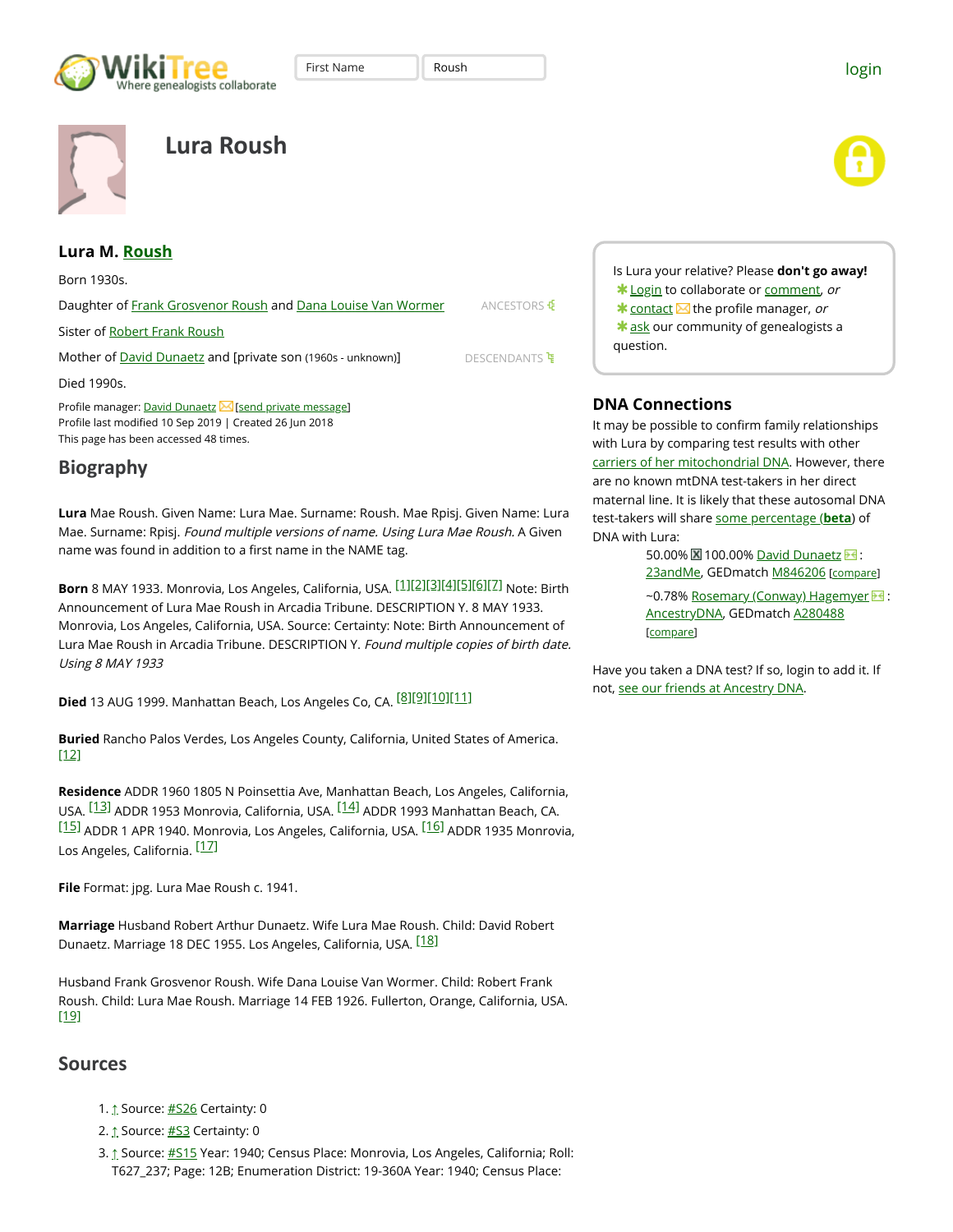Monrovia, Los Angeles, California; Roll: T627\_237; Page: 12B; Enumeration District: 19-360A Certainty: 0

- <span id="page-1-0"></span>4. [↑](#page-0-6) Source: [#S24](#page-1-19) Birthdate: 8 May 1933; Birth County: Los Angeles Birthdate: 8 May 1933; Birth County: Los Angeles Certainty: 0
- <span id="page-1-1"></span>5. [↑](#page-0-7) Source: [#S47](#page-1-20) Certainty: 0
- <span id="page-1-2"></span>6. [↑](#page-0-8) Source: [#S18](#page-1-21) Number: 551-50-6623; Issue State: California; Issue Date: 1954 Number: 551-50-6623; Issue State: California; Issue Date: 1954 Certainty: 0
- <span id="page-1-3"></span>7. [↑](#page-0-9) Source: [#S8](#page-2-1) Certainty: 0
- <span id="page-1-4"></span>8. [↑](#page-0-10) Source: [#S3](#page-1-17) Certainty: 0
- <span id="page-1-5"></span>9. [↑](#page-0-11) Source: [#S47](#page-1-20) Certainty: 0
- <span id="page-1-6"></span>10. [↑](#page-0-12) Source: [#S18](#page-1-21) Number: 551-50-6623; Issue State: California; Issue Date: 1954 Number: 551-50-6623; Issue State: California; Issue Date: 1954 Certainty: 0
- <span id="page-1-7"></span>11. [↑](#page-0-13) Source: [#S8](#page-2-1) Certainty: 0
- <span id="page-1-8"></span>12. [↑](#page-0-14) Source: [#S8](#page-2-1) Certainty: 0
- <span id="page-1-9"></span>13. [↑](#page-0-15) Source: [#S19](#page-1-22) California State Library; Sacramento, California; Great Register of Voters, 1900-1968 California State Library; Sacramento, California; Great Register of Voters, 1900-1968 Certainty: 0
- <span id="page-1-10"></span>14. [↑](#page-0-16) Source: [#S10](#page-1-23) Certainty: 0
- <span id="page-1-11"></span>15. [↑](#page-0-17) Source: [#S44](#page-1-24) Certainty: 0
- <span id="page-1-12"></span>16. [↑](#page-0-18) Source: [#S15](#page-1-18) Year: 1940; Census Place: Monrovia, Los Angeles, California; Roll: T627\_237; Page: 12B; Enumeration District: 19-360A Year: 1940; Census Place: Monrovia, Los Angeles, California; Roll: T627\_237; Page: 12B; Enumeration District: 19-360A Certainty: 0
- <span id="page-1-13"></span>17. [↑](#page-0-19) Source: [#S15](#page-1-18) Year: 1940; Census Place: Monrovia, Los Angeles, California; Roll: T627\_237; Page: 12B; Enumeration District: 19-360A Year: 1940; Census Place: Monrovia, Los Angeles, California; Roll: T627\_237; Page: 12B; Enumeration District: 19-360A Certainty: 0
- <span id="page-1-14"></span>18. [↑](#page-0-20) Source: [#S26](#page-1-16) Certainty: 0
- <span id="page-1-15"></span>19. [↑](#page-0-21) Source: #S227 California Department of Public Health, courtesy of www.vitalsearch-worldwide.com. Digital Images. California Department of Public Health, courtesy of www.vitalsearch-worldwide.com. Digital Images. Certainty: 0
- <span id="page-1-23"></span>• Source: S10 Ancestry.com U.S. City Directories, 1822-1995 Publication: Ancestry.com Operations, Inc. Repository: **[#R1](#page-1-25)**
- <span id="page-1-25"></span>Repository: R1 Ancestry.com
- Source: S14 Ancestry Family Trees Publication: Online publication Provo, UT, USA: Ancestry.com. Original data: Family Tree files submitted by Ancestry members. Repository: **#R1** Ancestry Family Tree Ancestry Family Tree [http://trees.ancestry.com/pt/AMTCitationRedir.aspx?tid=113348448&pid=3](https://ancestry.prf.hn/click/camref:1011l4xx5/type:cpc/destination:http://trees.ancestry.com/pt/AMTCitationRedir.aspx?tid=113348448&pid=3) Certainty: 0
- <span id="page-1-18"></span>Source: S15 Ancestry.com 1940 United States Federal Census Publication: Ancestry.com Operations, Inc. Repository: **[#R1](#page-1-25)**
- <span id="page-1-21"></span>Source: S18 Ancestry.com U.S., Social Security Death Index, 1935-2014 Publication: Ancestry.com Operations Inc Repository:  $#R1$
- <span id="page-1-22"></span>• Source: S19 Ancestry.com California, Voter Registrations, 1900-1968 Publication: Ancestry.com Operations Inc Repository: **[#R1](#page-1-25)**
- <span id="page-1-19"></span>• Source: S24 Ancestry.com California Birth Index, 1905-1995 Publication: Ancestry.com Operations Inc Repository: **[#R1](#page-1-25)**
- <span id="page-1-16"></span>Source: S26 Ancestry.com California, Marriage Index, 1949-1959 Publication: Ancestry.com Operations, Inc. Repository: [#R1](#page-1-25)
- <span id="page-1-17"></span>• Source: S3 Ancestry.com U.S., Social Security Applications and Claims Index, 1936-2007 Publication: Ancestry.com Operations, Inc. Repository: **[#R1](#page-1-25)**
- <span id="page-1-24"></span>Source: S44 Ancestry.com U.S. Public Records Index, 1950-1993, Volume 1 Publication: Ancestry.com Operations, Inc. Repository:  $#R1$
- <span id="page-1-20"></span>• Source: S47 Ancestry.com Web: Obituary Daily Times Index, 1995-Current Publication: Ancestry.com Operations, Inc. Repository:  $#R1$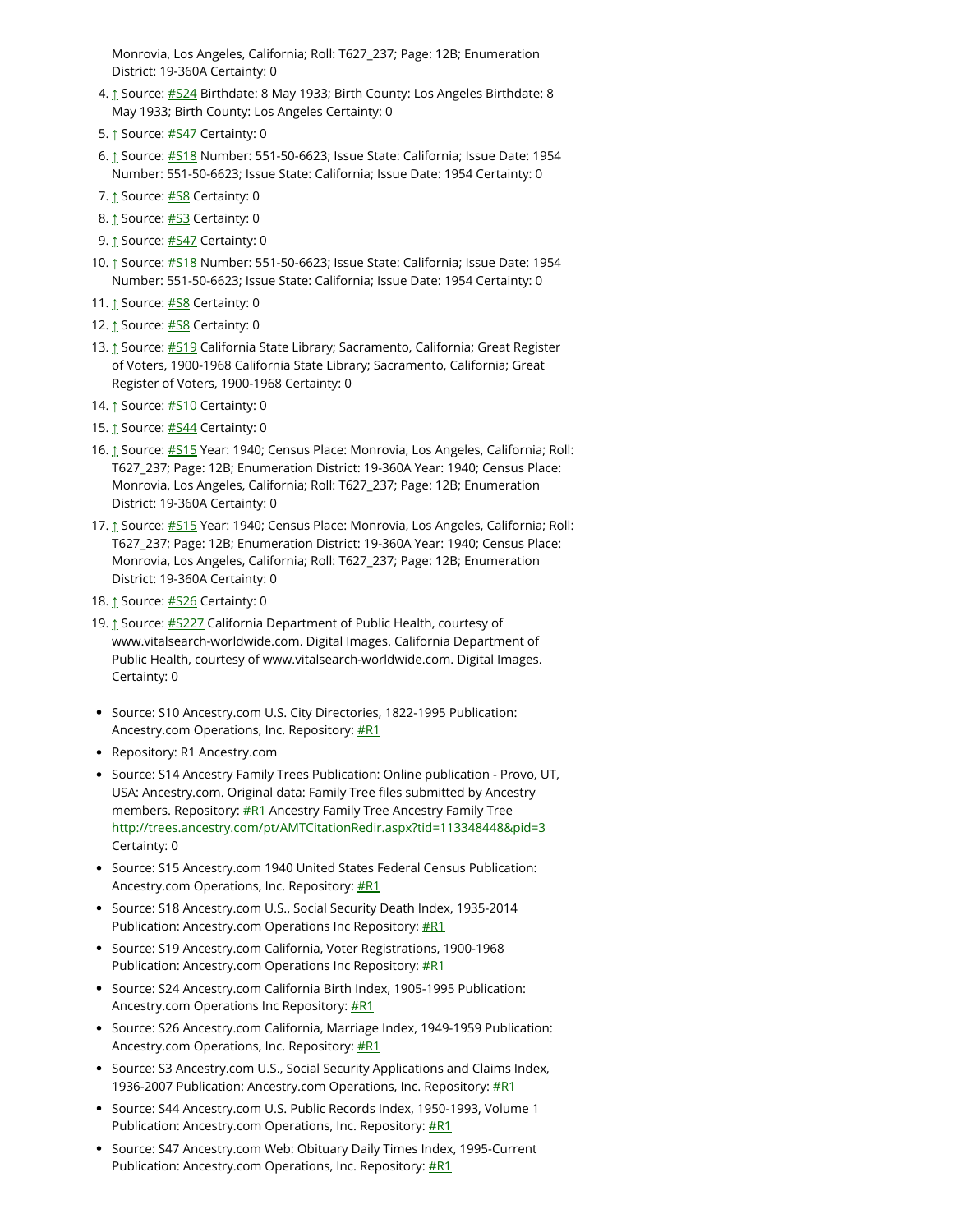<span id="page-2-1"></span>Source: S8 Ancestry.com U.S., Find A Grave Index, 1600s-Current Publication: Ancestry.com Operations, Inc. Repository: **[#R1](#page-1-25)** 

MORE [GENEALOGY](https://www.wikitree.com/genealogy/Roush-Family-Tree-546) TOOLS

| Only the Trusted List can access the following:                                                                                                 |  |  |  |
|-------------------------------------------------------------------------------------------------------------------------------------------------|--|--|--|
| Lura's formal name                                                                                                                              |  |  |  |
| full middle name (M.)                                                                                                                           |  |  |  |
| exact birthdate                                                                                                                                 |  |  |  |
| birth location                                                                                                                                  |  |  |  |
| exact deathdate                                                                                                                                 |  |  |  |
| death location                                                                                                                                  |  |  |  |
| private siblings' names                                                                                                                         |  |  |  |
| private children's names (2)                                                                                                                    |  |  |  |
| spouse's name and marriage information                                                                                                          |  |  |  |
| For access to Lura Roush's full information you must be on the Trusted List.<br>Please login. See the Contact section of the Tree & Tools page. |  |  |  |
|                                                                                                                                                 |  |  |  |

|                                                                                                                                                                                                                                                                               |                                                                                                                                                                                                                     |                    | Sponsored Search                                                                                               |  |
|-------------------------------------------------------------------------------------------------------------------------------------------------------------------------------------------------------------------------------------------------------------------------------|---------------------------------------------------------------------------------------------------------------------------------------------------------------------------------------------------------------------|--------------------|----------------------------------------------------------------------------------------------------------------|--|
| We found records about Lura ROUSH                                                                                                                                                                                                                                             |                                                                                                                                                                                                                     |                    |                                                                                                                |  |
|                                                                                                                                                                                                                                                                               |                                                                                                                                                                                                                     |                    |                                                                                                                |  |
| <b>LINEARD A MAY LEMOT LEV</b><br>Birth Certifical<br>utifies that were concerned<br>on her is Of lining Keytol of Of lining, Vest<br>the state we had december<br>A. Office: Office of the will 36<br>Controls to be cased by its daily and<br>Grand Sal to is import office | and the companies are the the Shakes of<br>also entre tra cinta al 200 estas cananzas para un<br>NE MONTH OFFICER, DISTRICT OF COLUMNA<br>Genero Thomas Tellen<br>64,500<br>Pirriburgh, Pa<br>Kaschan<br>Providents |                    | www.adamatique.com/2019<br>WE THAT HE COMPASSED WE THERE IS NOT<br>ENTH CENTUS OF THE UN<br>POPULATION SCHEDUI |  |
| 2 Birth Records                                                                                                                                                                                                                                                               | 1 Marriage<br>Records                                                                                                                                                                                               | 1 Death<br>Records | 3 Census<br>Records                                                                                            |  |
|                                                                                                                                                                                                                                                                               |                                                                                                                                                                                                                     |                    |                                                                                                                |  |
| Start a new search                                                                                                                                                                                                                                                            |                                                                                                                                                                                                                     |                    |                                                                                                                |  |
| <b>First Name</b>                                                                                                                                                                                                                                                             | Last Name                                                                                                                                                                                                           | Year of birth      | Search                                                                                                         |  |
|                                                                                                                                                                                                                                                                               |                                                                                                                                                                                                                     |                    |                                                                                                                |  |

#### <span id="page-2-0"></span>**Comments**

Leave a message for others who see this profile. If you prefer to keep it private, [send a private message](https://www.wikitree.com/index.php?title=Special:PrivateMessage&who=19568573&ref=21931058) to the profile manager. M

There are no comments yet.

[Login](https://www.wikitree.com/index.php?title=Special:Userlogin) to post a comment.